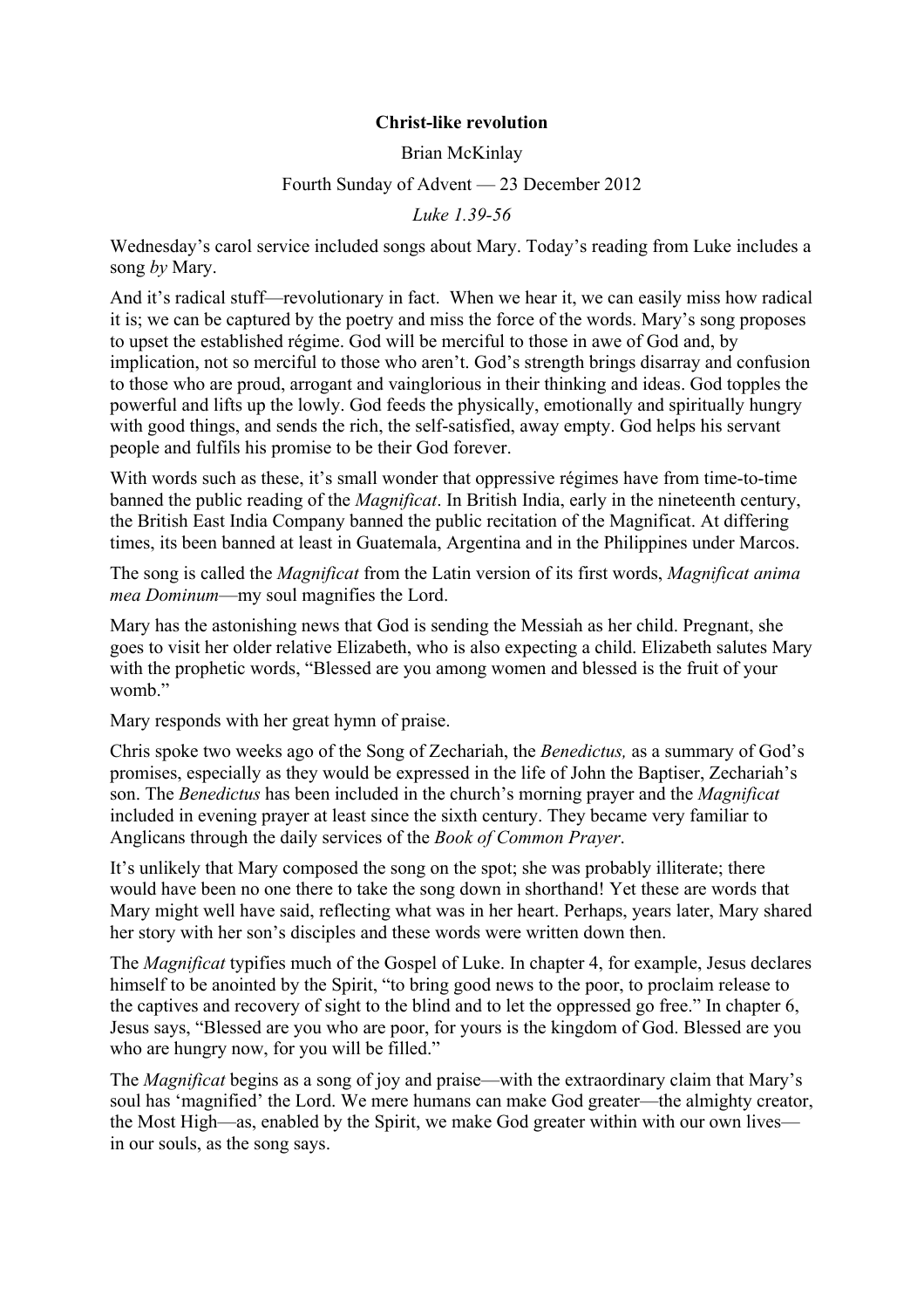Mary praises her Lord as the one who keeps promises, the faithful God, whose "mercy is on those who fear him, from generation to generation … according to the promise he made to our forebears, Abraham and his seed for ever."

I began with the claim that the *Magnificat* is revolutionary. We're familiar with political revolution, the overthrow of governments by rebellion. This happened recently in Tunisia, Libya and Egypt; there is a desperate struggle now underway in Syria.

Two feelings particularly contribute to revolution.

The first is *hope*—hope for change, hope for better things, for freedom and a new life. Hope in God is at the core of Jewish and Christian faith. It's the response of faith. As Hebrews tells us, "faith is the assurance of things hoped for, the conviction of things not seen." (Hebrews 11.1)

On the other hand revolution, or at least revolt, can come from *despair*—despair that there will ever be change, there will ever be freedom. Rather than rotting under an evil regime, rebels strike out to kill as many of the enemy as they can, even though they die in the attempt.

Mary's song is a song of hope, not despair, despite Rome enslavement and the burden of corrupt kings and governors. The song's hopefulness is founded in God, who promises deliverance, who is faithful and not fickle or untrustworthy. "For surely I know the plans I have for you," the Lord says through the prophet Jeremiah, "plans for your welfare and not for harm, to give you a future with hope."

This month, December 2012, is the 20th anniversary of the first ordination of women to the priesthood in our Diocese of Canberra and Goulburn. The ordinations were a revolutionary act, upsetting the established order of things. After years of debate and struggle, the women and their supporters may well have given up in despair. But they didn't, because they had hope—they trusted in God for a better day, for new things.

A teenager who begins to realise that he or she is gay is faced with the prospect of great personal change—these days we call it 'coming out'. Like other revolutionary change there can be hope and the thrill of self-discovery. Or there can be rejection, fear, despair, and sometimes suicide. The suicide risk is very real. There's been a campaign in recent years with the message, "It gets better!" to encourage young people in distress to have hope in their futures.

Revolution means radical change. The *Magnificat* changes the order of things. God turns things upside down, and puts the bottom on top and the top on the bottom. "Come the revolution", brothers and sisters, the poor are on top and the rich are on the bottom—or gone altogether. God respects, exalts, feeds, helps and remembers the poor. And in Mary, the Lord God chose a humble country girl to be the one most "Blessèd among women."

*We* are revolutionary, it seems to me, when our words and actions contradict the failings of the prevailing culture. We are revolutionary when we live simply and don't succumb to materialism. We're revolutionary when we choose a life of service, even though it doesn't pay well, if at all. We are revolutionary when we seek the presence of a God who some say does not exist. We're revolutionaries when we serve others voluntarily, even in the smallest way.

Revolutionary life in Christ is expressed in the fruits of God's Spirit: love, joy, peace, patience, kindness, generosity, faithfulness, gentleness and self-control (Galatians 5.22). And, yes, we are revolutionary when we campaign and protest in the public arena in support of generosity, peace, neighbourliness and mercy.